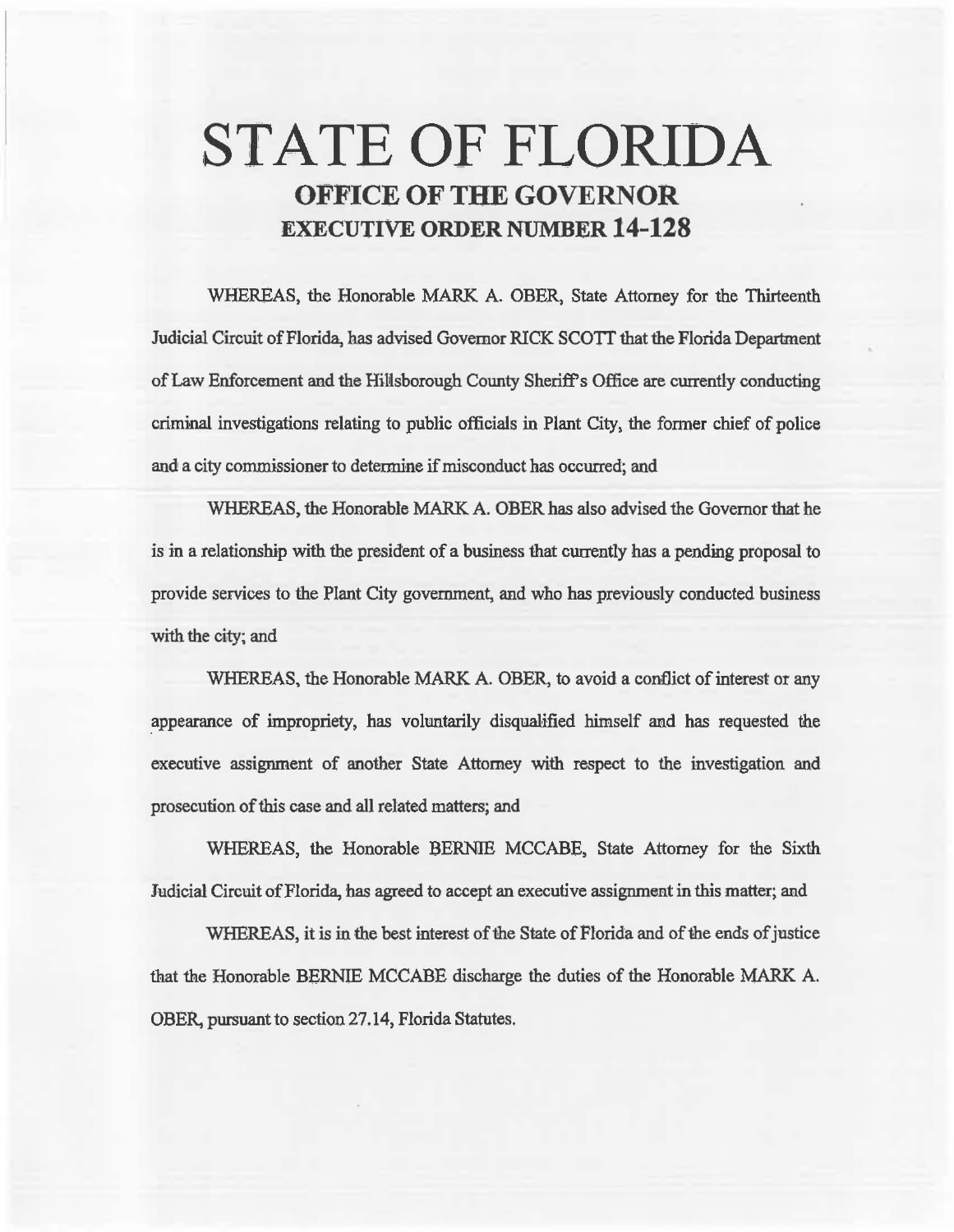NOW, THEREFORE, I, RICK SCOTI, Governor of Florida, in obedience to my solemn constitutional duty to ''take care that the laws be faithfully executed,'' and pursuant to the Constitution and laws of the State of Florida, issue the following Executive Order, effective immediately:

## Section 1.

The Honorable BERNIE MCCABE, State Attorney for the Sixth Judicial Circuit of Florida, referred to as the "Assigned State Attorney,'' is assigned to discharge the duties of the Honorable MARK A. OBER, State Attorney for the Thirteenth Judicial Circuit of Florida, as they relate to the investigation, prosecution and all matters related to Plant City public officials, the former chief of police and a city commissioner.

### Section 2.

The Assigned State Attorney or one or more Assistant State Attorneys and Investigators, who have been designated by the Assigned State Attorney, shall proceed immediately to the Thirteenth Judicial Circuit of Florida, and are vested with the authority to perform the duties prescribed herein.

#### Section 3.

Al'l residents of the Thirteenth Judicial Circuit are requested, and all public officials are directed, to cooperate and render whatever assistance is necessary to the Assigned State Attorney, so that justice may be served.

## Section 4.

The period of this Executive Assigmnent shal1 be for one (1) year, to and including April 11, 2015.